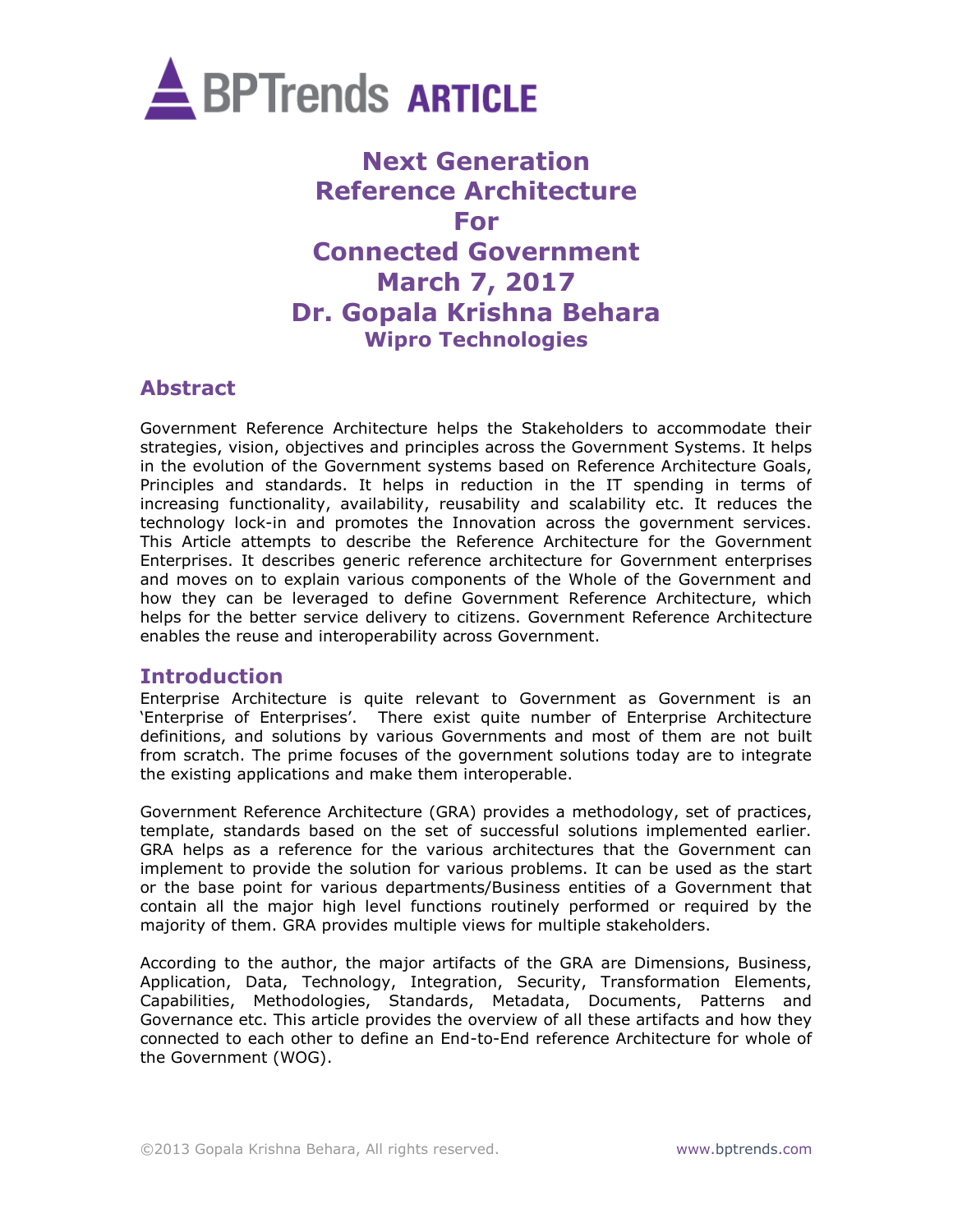## **Purpose of Government Reference Architecture**

The Goal of e-Governance is to enable citizens and private/public sectors to access the Government Services in effective & efficient integrated Services delivery to the customers anywhere, anytime in a form convenient to the Service recipients using Internet & other channels like Mobile Computing, WAN etc. Enables citizen to participate in Government's Policies framing and decision making, enhanced transparency, empowerment and less corruption.

Government Reference Architecture helps to achieve the following at the abstract level,

- It is more of a communication channel to the Government
- Helps the Governments to accommodate their Strategies, Vision, Objectives and **Principles**
- Helps to evaluate the Government IT systems based on Reference Architecture **Principles**
- Helps to reduce IT spending in terms of increasing the usage of Next Generation Technologies, availability and scalability etc.
- Real time Integration Model, helps to reduce the latency of the data updates
- Used to define single source of Information
- Provides a clear vision on the managing of the information and security
- Cost Optimization across Project and Solution Portfolios, by eliminating unused or duplicate investments and assets
- Shorter Implementation Time and Cost

Once the reference architecture is in place, the set of architectural principles, standards, reference models, and best practices ensure that the aligned investments have the greatest possible likelihood of success in both the near term and the long term (TCO) and better Service Delivery and policy implementation.

# **Common pitfalls of Government Architectures**

During the course of assignments/experiences with various Government engagements, the author made the following observations - some indicate a lack of maturity of the Global Government Initiatives and advanced technologies.

- Most of the Government departments/agencies have developed significant amount of in-house or home-grown applications which are not flexible
- Most of the applications do not have the required scalability, maintainability to sustain growth in volumes or functionality
- Applications face interoperability issues with other applications in the Government landscape. Integrating a new application or process requires a considerable effort on part of other applications
- Application boundaries are not clear and functionality, which is not in the initial scope of that application, get pushed onto it. This results into development of the small & multiple applications without proper boundaries
- Usage of Legacy systems, Poor Integration across various applications and Internal Systems. Most of the Integrations are developed on an ad-hoc basis and Point to Point Integration
- Department to department communication is not established. Geographic distribution of the use of the services is non-existent.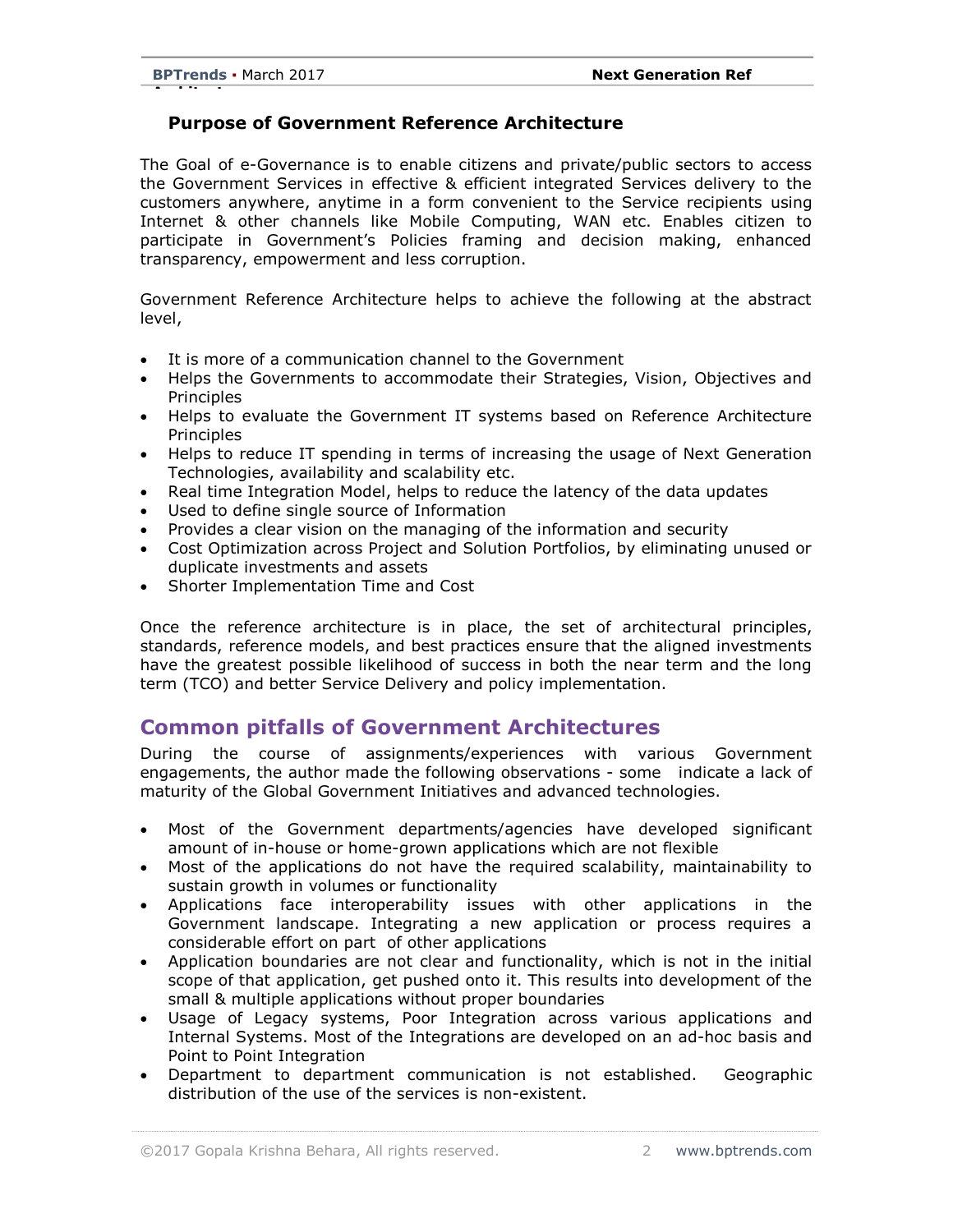- Redundancy of the Business Functions in different applications. Reusable services are not built
- Fragmented data across the different applications and no integrated view of the Strategic data
- Many Performance Issues due to the use of the Complex Integration across various departmental systems
- Lack of Mobile Centric approach

The collaborative efforts of Governments to overcome some of above problems have resulted in the induction of bodies like National e-Governance, Digital Governance etc. These bodies have come up with frameworks for business processes, data, applications and technology for Government Transformations. These are good starting points for Governments to clean up their enterprise landscape.

# **Government Enterprise Reference Architecture**

Connected government is about enabling governments to connect seamlessly across functions, departments/agencies and jurisdictions to deliver effective and efficient services to citizens and businesses. GRA is an abstraction of multiple solution architectures designed and implemented to solve a specific business or technical problem within a given problem space. It incorporates learnings, standards and best practices gained from multiple successful implementations. Adoption of Reference Architecture provides the benefits such as citizen-centricity, certificate less governance, multi-channel service delivery, service levels and better performance.

GRA reduce challenges in the ability to leverage solutions across Government. For architects, it serves as a key input when creating department/agencies future state enterprise architecture. Additional benefits of GRAs include risk mitigation, simplified decision making, improved deployment speed and cost reduction.

The major components of the GRA are Dimension, Business Architecture, Application Architecture, Integration Architecture, Data Architecture, Technology Architecture, Security Architecture, Architecture Subject Areas, Transformation Elements, Capabilities, Performance Indicators, Standards and Governance. The details of each at the abstract level are examined in the subsequent sections.

The following diagram depicts the Government Reference Architecture of the Whole of Government (WoG).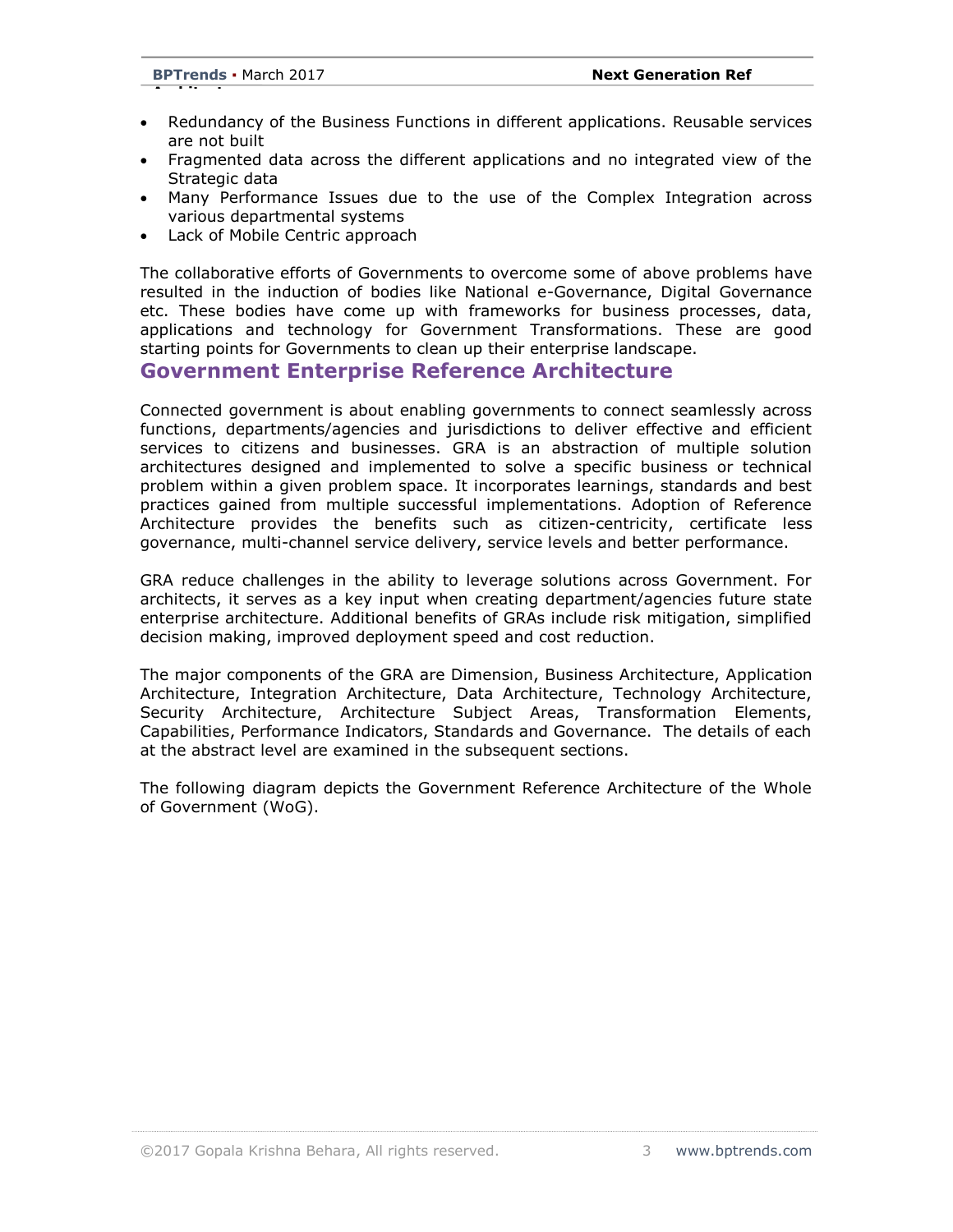#### **BPTrends ▪** March 2017 **Next Generation Ref**

**Architecture**

| <b>Dimensions</b>           |                                                                                                                             | <b>Vision</b>                                                              |                                                                                  | <b>Mission</b>                                                        |                                                                      |  | <b>Goals</b>                                                                                                                                                                                                                  |                                                                                     | <b>Objectives</b>                                                                                              |                                                                                           | <b>Operating Model</b>                                              |                                                                                                 |                                       |
|-----------------------------|-----------------------------------------------------------------------------------------------------------------------------|----------------------------------------------------------------------------|----------------------------------------------------------------------------------|-----------------------------------------------------------------------|----------------------------------------------------------------------|--|-------------------------------------------------------------------------------------------------------------------------------------------------------------------------------------------------------------------------------|-------------------------------------------------------------------------------------|----------------------------------------------------------------------------------------------------------------|-------------------------------------------------------------------------------------------|---------------------------------------------------------------------|-------------------------------------------------------------------------------------------------|---------------------------------------|
| <b>Strategy</b>             | <b>Better Citizen</b><br><b>Services</b>                                                                                    |                                                                            | <b>Government</b><br><b>Business Strategy</b>                                    |                                                                       | <b>Government Common</b><br><b>Capabilities</b>                      |  | Government<br><b>Application Strategy</b>                                                                                                                                                                                     |                                                                                     | Government<br><b>Information Strategy</b>                                                                      | <b>Government</b><br><b>Technology Strategy</b>                                           |                                                                     |                                                                                                 | <b>Government</b><br>Roadmap          |
|                             | <b>Performance Business</b><br>Indicator                                                                                    |                                                                            |                                                                                  |                                                                       |                                                                      |  | <b>Transform</b><br><b>ASA</b><br><b>Elements</b>                                                                                                                                                                             |                                                                                     | <b>Capabilities</b>                                                                                            |                                                                                           |                                                                     | <b>Enterprise Architecture Repository</b>                                                       |                                       |
| <b>Connected Government</b> | Collaborative<br>Government                                                                                                 | <b>Business Actor/Role</b><br><b>Citizens</b><br><b>Land Owner</b>         | Women<br><b>Senior Citizen</b><br>Multi channel-Multimode Interaction and Access | <b>Student</b><br>Youth<br><b>Disabled</b><br><b>SHG</b>              | <b>Employee</b><br>Farmer<br><b>Trader</b><br><b>Agencies</b>        |  | Social<br><b>Business</b><br><b>Reference</b><br><b>Architecture</b><br>Integration<br><b>Digital</b><br>Reference<br>Architecture<br><b>Data Reference</b><br>Architecture                                                   | Collaborative<br>Governance                                                         | Government<br><b>Business</b><br><b>Capabilities</b><br>Government<br>Common<br><b>Capabilities</b>            | <b>Standards</b><br>Government<br><b>Standards</b><br><b>Business</b><br><b>Standards</b> | <b>Principles</b><br><b>Organization</b><br>al<br><b>Principles</b> | <b>Policy</b><br>Cyber<br><b>Security</b>                                                       | <b>Templates</b><br><b>Guidelines</b> |
|                             |                                                                                                                             | <b>Channel Types</b>                                                       |                                                                                  | <b>Channel Catalogue</b>                                              | <b>Channel Strategy</b><br><b>Contact Centre</b>                     |  |                                                                                                                                                                                                                               | Government<br>Platform                                                              |                                                                                                                | <b>Application</b><br><b>Standards</b><br>Protocol                                        |                                                                     | <b>Access</b><br>Control                                                                        | <b>Best</b><br><b>Practices</b>       |
|                             | <b>Better</b><br><b>Services</b><br>delivery<br>Integrated<br><b>Protection of</b><br><b>Data</b><br>Cost<br><b>Benefit</b> | <b>Processes</b><br>EGP                                                    | <b>BPR</b><br><b>Business Rules</b><br><b>Service Delivery</b>                   | <b>Business Functions</b><br><b>Citizen Empowerment</b>               | <b>Business Event</b><br><b>Business Service</b>                     |  | <b>Application</b><br>Reference<br><b>Architecture</b><br><b>Technology</b><br>Reference                                                                                                                                      | <b>Mobility</b><br>Government<br>People<br>Contact<br><b>Capabilities</b><br>Centre | <b>Standards</b><br><b>Process</b><br><b>Standards</b>                                                         | <b>Business</b><br><b>Principles</b>                                                      | Procurem<br>ent                                                     | Architecture<br><b>Patterns</b>                                                                 |                                       |
|                             |                                                                                                                             | <b>Integration</b>                                                         | <b>Integration Framework</b><br><b>Data Integration</b>                          | <b>SOI</b><br><b>Process Integration</b>                              | <b>Application Integration</b><br><b>Portal Integration</b>          |  | <b>Architecture</b><br>Mobility<br><b>Reference</b><br><b>Architecture</b>                                                                                                                                                    | Cloud                                                                               | Government                                                                                                     | <b>Data and</b><br><b>Metadata</b><br><b>Standards</b><br><b>SOA</b>                      | <b>Application</b><br>Principles                                    | <b>Data</b><br><b>Centre</b>                                                                    | Design<br><b>Patterns</b>             |
|                             |                                                                                                                             | <b>Government Application</b>                                              | <b>Application Portfolio</b><br><b>Cross Cutting</b>                             | Common<br><b>Departmental</b>                                         | Group<br><b>Services Catalogue</b>                                   |  | <b>IAM Reference</b><br>Architecture<br><b>MDM</b>                                                                                                                                                                            | Integrated<br>Government                                                            | Data<br><b>Capabilities</b>                                                                                    | <b>Standards</b><br><b>Technology</b><br><b>Standards</b>                                 |                                                                     | <b>Physical</b><br><b>Security</b>                                                              | Communi<br>cation                     |
|                             |                                                                                                                             | <b>Data</b>                                                                | <b>Core Data</b><br><b>Meta Data</b><br><b>Analytical Data</b>                   | <b>Domain Data</b><br><b>Data Delivery</b><br><b>Transaction Data</b> | <b>Master Data</b><br><b>Data Models</b><br><b>Unstructured Data</b> |  | <b>Reference</b><br>Architecture<br><b>Big Data</b><br><b>Reference</b><br><b>Architecture</b><br><b>Content</b><br><b>Management</b><br><b>Reference</b><br><b>Architecture</b><br>Cloud<br><b>Reference</b><br>Architecture | <b>Datalytics</b><br><b>Open Data</b>                                               | Government<br><b>Application</b><br><b>Capabilities</b><br>Government<br>Infrastructure<br><b>Capabilities</b> | <b>Interope</b><br>rability<br><b>Standards</b>                                           | <b>Data</b><br><b>Principles</b><br><b>Open</b><br><b>Service</b>   | Open<br><b>Data</b><br><b>Open</b><br><b>Standard</b><br>Social<br><b>Media</b><br><b>Usage</b> | Targets &<br>Plans                    |
|                             |                                                                                                                             | <b>Technology</b>                                                          | Cloud<br>SDN                                                                     | <b>Data Centre</b><br><b>Storage</b>                                  | <b>Network</b><br>Platform                                           |  |                                                                                                                                                                                                                               | $cos$                                                                               |                                                                                                                | <b>Standards</b><br><b>Delivery</b><br><b>Standards</b>                                   |                                                                     |                                                                                                 |                                       |
|                             |                                                                                                                             | <b>Security</b>                                                            | <b>Identity</b><br><b>Device Protection</b>                                      | Access<br><b>Data Protection</b>                                      | <b>SSO</b><br><b>Network Protection</b>                              |  |                                                                                                                                                                                                                               | Interoperability<br><b>IOT</b>                                                      |                                                                                                                | <b>Security</b><br><b>Standards</b>                                                       | <b>Technology</b><br><b>Principles</b>                              |                                                                                                 | <b>Checklists</b>                     |
|                             |                                                                                                                             | <b>Enterprise Architecture Governance</b><br><b>E-Governance Authority</b> | <b>EARB</b><br>--<br>٠                                                           | <b>EA Support</b><br>Group                                            | <b>EA Work Group</b>                                                 |  | <b>Architecture</b><br>COE                                                                                                                                                                                                    | <b>Subject Matter</b><br><b>Experts</b><br>٠.                                       | Domain<br><b>Architects</b>                                                                                    | Implementation<br>Governance<br><b>Team</b>                                               | -                                                                   | Data<br>Governance                                                                              | <b>SOA</b><br>Governance              |

 **Fig 1: Government Reference Architecture-WOG View**

#### **Dimensions of Government**

This section describes the Vision and Strategy of Whole of Government (WOG).

#### *Vision*

To develop Government as an innovation society of global repute, with a focus on enhancing the quality of life of its citizens, through high quality education and healthcare, increased productivity in agriculture and allied activities, creation of requisite employment potential by promoting electronics and IT industries, and above all, by providing good governance.

#### *Strategy*

For most of the Governments, e-Government Strategy is designed to provide a link between the architecture and strategic goals, policies and investments.

- Sets the objectives and roadmaps for business improvement and transformation
- Sets goals for data and information quality, governance and sharing
- Sets strategic context for the evolution of the business application portfolio through sharing, reuse and the adoption of common capabilities

#### **Business Architecture**

Business Architecture describes the organizational, functional, process, information, and geographic aspects of the business environment of the Government. Business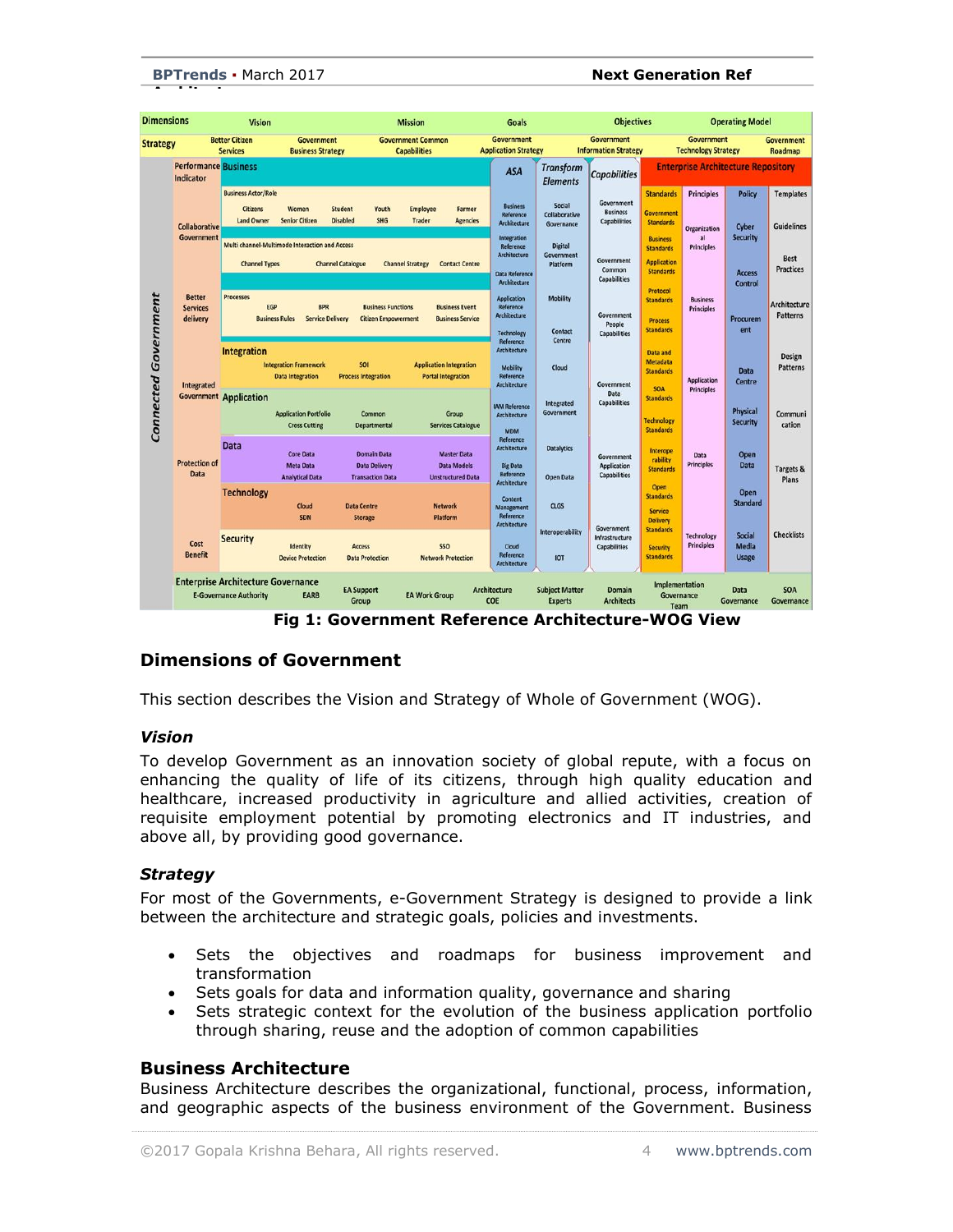**BPTrends ▪** March 2017 **Next Generation Ref** 

**Architecture**

Architecture in e-Governance describes the relationship between Government and Citizens (G2C and C2G), Government and Businesses (G2B and B2G), Government and its Employees (G2E and E2G) and the internal processes of Government itself (G2G). Business Architecture predominantly addresses the following three categories.

### **Business Actor/Role (Stakeholders)**

Stakeholder, acts like a Business Actor is an individual, team, or organizations that assigned to one or more Business Roles. These roles participate in accessing the Government Services, schemes that help in better Citizen Service delivery. Business Roles will be customized to suit the profile of different categories and classes of citizens, like Women, Students, Youth, Employee, Land Owner, Farmer, Senior Citizen, Disabled, Business People, Self-help Groups, Traders, and Pensioners etc.

#### **Multi-Channel & Multimode Access**

Government jurisdictions with multiple channels (municipal offices, physical mail correspondence, contact centers, e-government websites and mobile apps) are struggling to provide their citizens with one coherent view of the Government. A multichannel strategy, in the context of digital government, means more than delivering a seamless experience to stakeholders.

#### **Business Processes**

Business Process addresses, Business Process Reengineering (BPR), Elemental Government Processes (EGP), Business Event, Business Service, Citizen Service Delivery Mechanism, Business Functions and Business Rules.

BPR deals with the related departments/agencies, forms and processes simultaneously to normalize the processes across all the agencies. Elimination, Simplification, Optimization, Workflow Automation, Self-Service and Integration shall be the thumb rules for such a process transformation.

Complex Government Processes are broken down to their elemental components called Elemental Government Processes (EGPs). Such EGPs, across all the processes of Government, will be re-engineered and transformed to highly efficient and transparent, so that transforming the more complex processes becomes automatic and trivial.

Business Event triggers or interrupts the Business Process. Events are based on some activity or schedule.

Business Service fulfils the business need of a citizen.

Business Functions fulfill the unique business purposes. It can operate independently, as a separate function and work together to support relevant strategies. Business Functions describe key areas that are required across all Government Organizations and at the 'Strategy' and 'Management' level the vast majority of these functions will be undertaken and provided in a specific manner that is relevant to the individual Government Organization.

The following diagram depicts the interaction between the Business Architecture elements.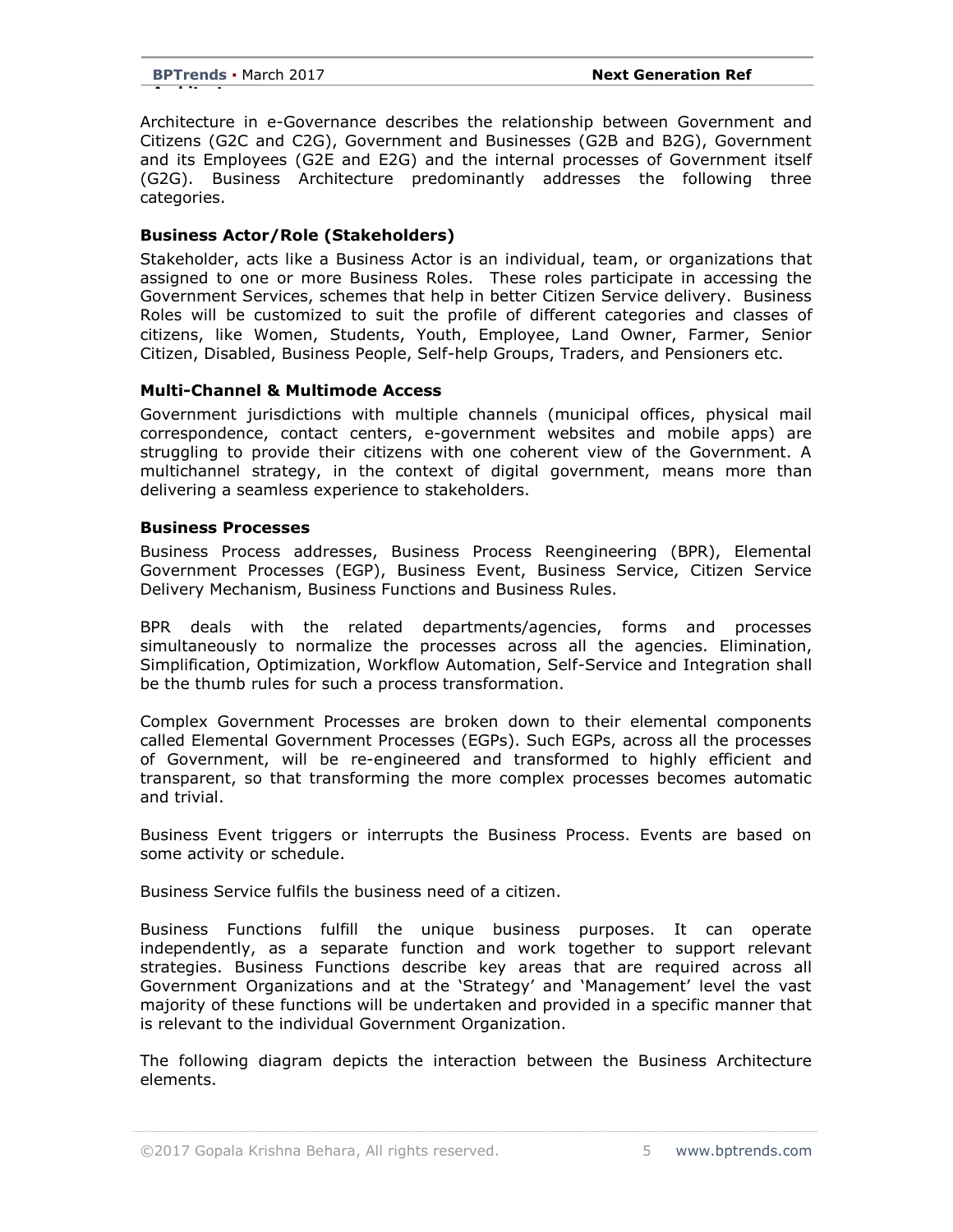

**Fig 2: Business Architecture Components**

# **Application Architecture**

Application architecture describes the structure and behavior of applications used in the Government, focused on how they interact with each other and with users. This involves defining the interaction between application packages, databases, and middleware systems in terms of functional coverage. Application architecture seeks to manage how multiple applications are positioned to work together.

Generally, the government application portfolio being very huge, the application portfolio categorized into Common, Group, Crosscutting and Department/agencies applications. The following describes the characteristics of these applications:

- Common Applications: Applications that is commonly used across the Government i.e., by multiple departments/agencies. The nature of these applications is generic in nature
- Group Applications: Applications that are common for groups of departments/agencies with comparable or similar functionalities
- Cross-cutting Applications: Applications that have workflows cutting across various departments/agencies while delivering a service or set of services
- Department/agencies Applications: Applications that
- are specific to departments/agencies to deliver a service and do not fall under above categories

Application Architecture should address the following matrices are part of the target architecture,

- Application-Organization Matrix, to show which departments/agencies require/use each of the applications in the portfolio.
- Role-Application Matrix, to show what role each actor plays in each application
- Application-Interaction Matrix, to show, which applications talk to other applications and for what purpose.
- Application-Functionality Matrix, to show the discrete services and functions that each application delivers/ performs.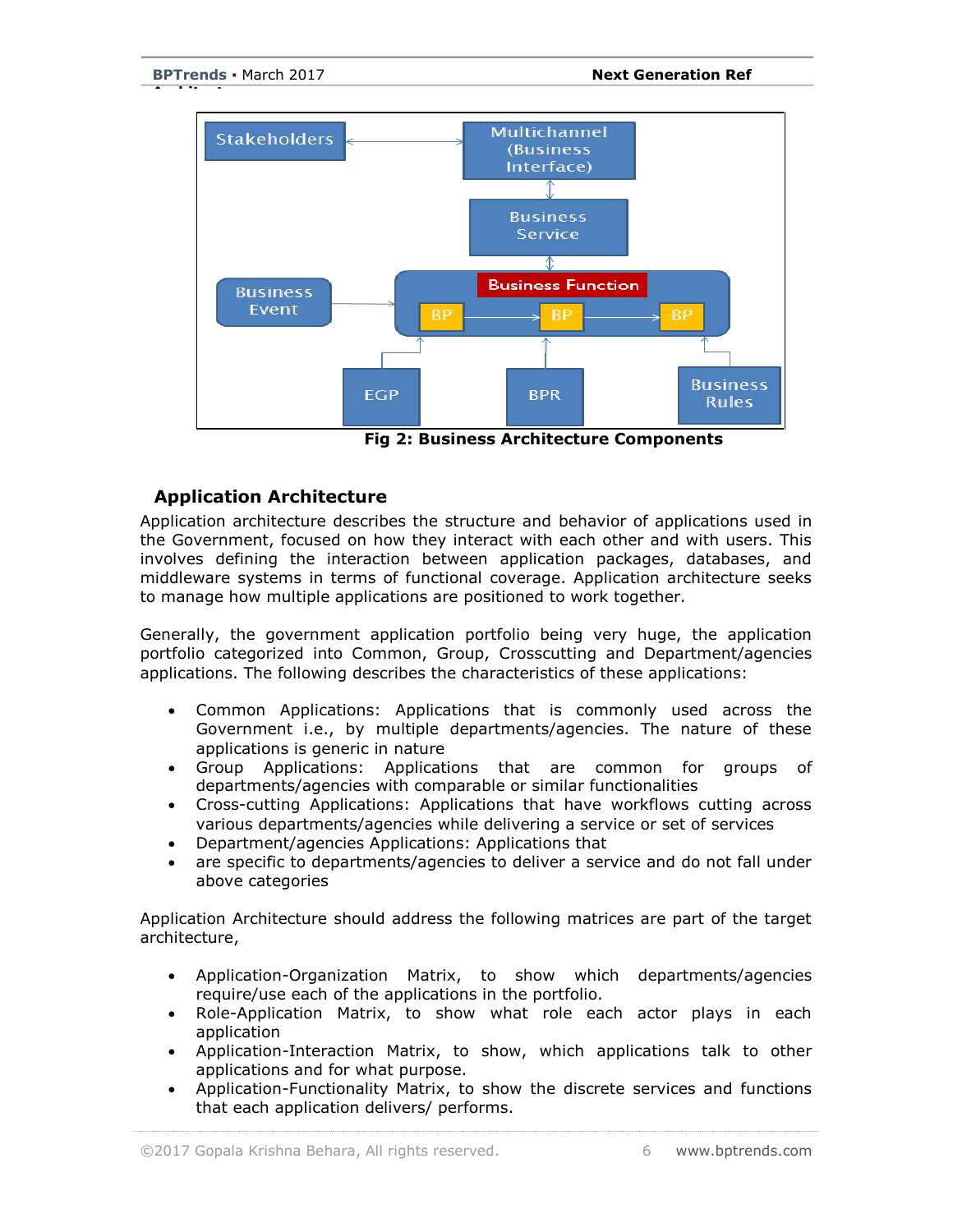

**Fig 3: Application Architecture Components**

# **Integration Architecture**

Integration Architecture acts as a neural network of the government departments/agencies, to which all systems can connect eliminating tight coupling. An Integration Architecture is the infrastructure component of a SOA software package that enables communication and interoperability between the various government applications. Middleware will replace all direct integration between applications, and serves as a message broker for all communications and service invocations.

The target integration architecture based on SOA reference architecture and consists of multiple layers representing the key considerations and responsibilities involved in designing the SOA based integration solution. Each layer is an abstraction that encapsulates a group of architecture building blocks that define key responsibilities of that layer and support a set of related capabilities. Various Levels of Integration are,

- Service Level Integration
- Data Level Integration
- Process Level Integration
- Business Process Management
- Portal Integration
- Gateway Integration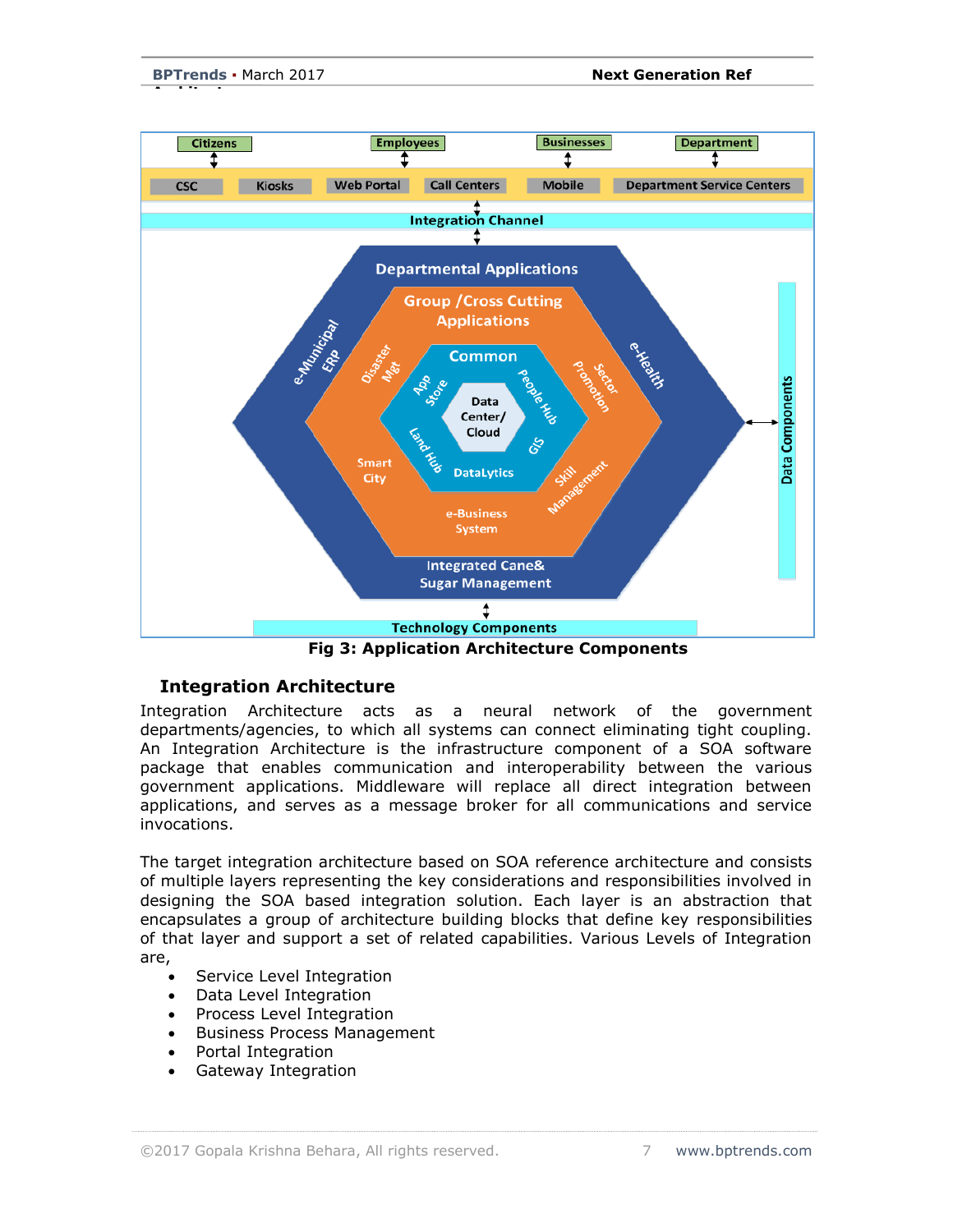## **Data Architecture**

Data has paramount importance in big enterprises like Government. Data comes from different sources, formats, goes through rigorous processing and transformation, stored and accessed in distributed environment. Data should be freely flowing across the system that will help various stakeholders to perform their responsibilities. Data should be accessible with single source of truth with right levels of access controls.

The data architecture addresses the types of databases that exist in the system, how they are integrated, overarching management framework that include data governance, vision, principles and standards, data security, data access, lifecycle and migration models and various data models such as conceptual, logical and physical.

Government data architecture consists of following types of databases:

- **Metadata:** Metadata is 'data about data' and plays an important role in providing context and purpose of data around its definition, relationships with other data entities, creation, polices, transmission, lineage, search, retrieval etc. Metadata forms the basis for the data governance process. Creator, Date, Format etc. are few examples of metadata elements.
- **Master Data:** The data available in master database is relatively invariant and commonly used across many applications owned by departments/agencies. This data is used identify geographic locations, entities, and a large variety of information, which can be represented as a list of standard codes. The number of master datasets can be quite large for an enterprise like the Government, as it relates to / emanates from the functions of various sectors or departments/agencies.
- **Core Data**: The core datasets contain data elements that are the most commonly used in the applications of several departments/agencies of the Government. Core datasets are implemented as data hubs, which represent a single source of truth.
- **Domain Data:** will have following domain databases:
	- o Department/agency Databases
	- o Operational Data Store (ODS)
- **Analytical Data: will have following analytical databases:**
	- o Data Warehouse
	- o Data Mart

Data Models were classified as, conceptual Data Models, Logical Data Models and Physical Data Models. Other important aspects of the Data Architecture are,

- o Data Access Model
- o Data Lifecycle Model
- o Data Security Model
- o Data Migration Model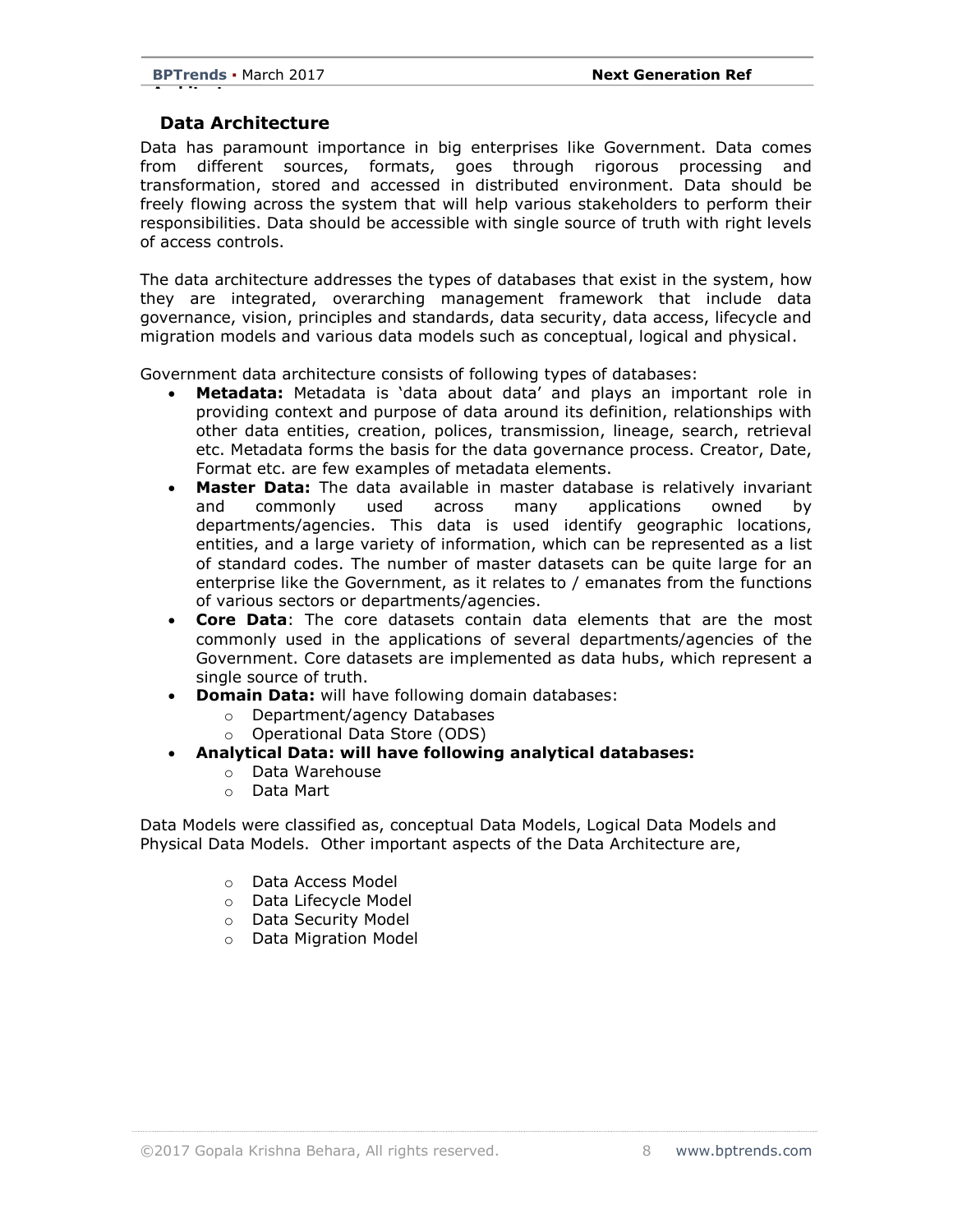

**Fig 4: Data Architecture Components**

#### **Technology Architecture**

Government Technology Architecture is a collection of technology building blocks positioned and/or sourced in such a manner as to enable us to achieve the Government Vision. Technology Architecture is built with technology building blocks that support the systems that are used in Government, both software and hardware. Technology Architecture is designed to fulfil the requirements of Government Enterprise Architecture with the latest technologies and are the most suitable options. The Architecture should be modular in structure and allow easy extension, expansion, enhancement or replacement in parts, with technological advancements. The major components of the Technology architecture are,

- Compute, Storage and Platform Infrastructure
- Middleware
- Networks & Connectivity
- Data backup Architecture
- Data Centre
- Disaster Recovery Architecture
- Network architecture
- Bandwidth Requirements
- Software Defined Networks
- Cloud First
- Platform for Integration with Social Media
- Design, Development and Management of Websites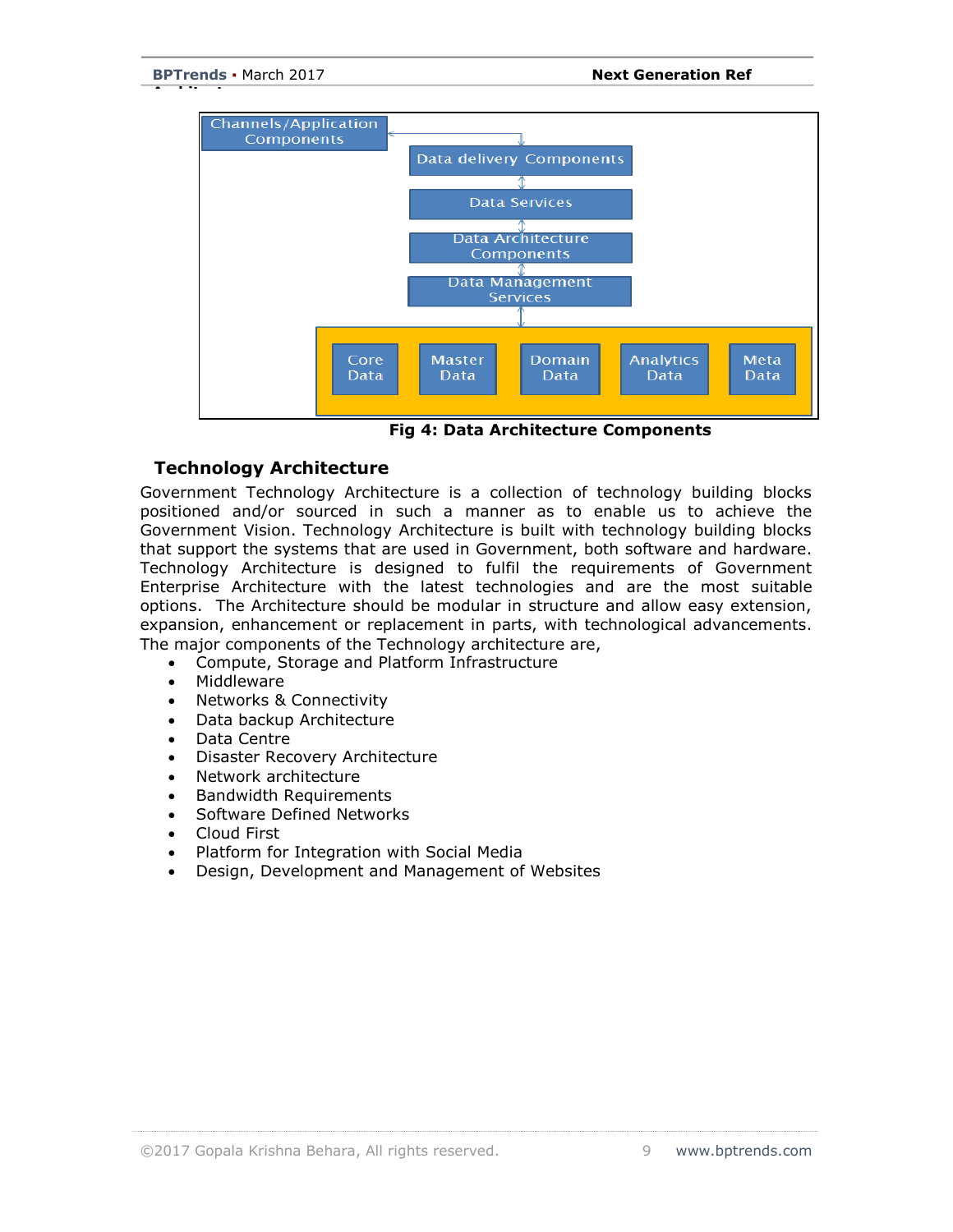

**Fig 5: Technology Architecture Components**

## **Security Architecture**

Government Security Architecture will apply a comprehensive and rigorous method for describing a current and/or future structure and behavior of a Government security processes, information security systems, personnel and organizational subunits, so that they align with the organization's core goals and strategic direction. Key components of Government Security Architecture are Access Management, Identity and Credential Management and Single Sign-On.

In addition, Cybersecurity is an integral part of cross-functional services of IT. It can be classified as three major security categories,

- Data protection (encryption, cloud security, access control and authentication, secure data sharing)
- Network protection
- Device protection (server, desktop, laptop, mobile and industrial controls)

# **Architecture Subject Areas (ASA)**

The Architecture Subject Areas (ASA) provides the foundation to improve business capabilities. These are the repeatable solutions across the Whole of Government (WOG), which can be modeled as shared solutions. The implementation of these ASA's helps in reducing the cost, risk and time to delivery. Communication and Collaboration among these Government Systems can also be improved by using these ASA's.

The following diagram depicts the architecture subject areas, which form the part of the Government reference architecture.

- Integration Reference Architecture
- Big Data Reference Architecture
- Cloud Reference Architecture
- Mobility Reference Architecture
- MDM Reference Architecture
- Identity and Access Management Reference Architecture
- Service-Oriented Reference Architecture
- Enterprise Content Management Reference Architecture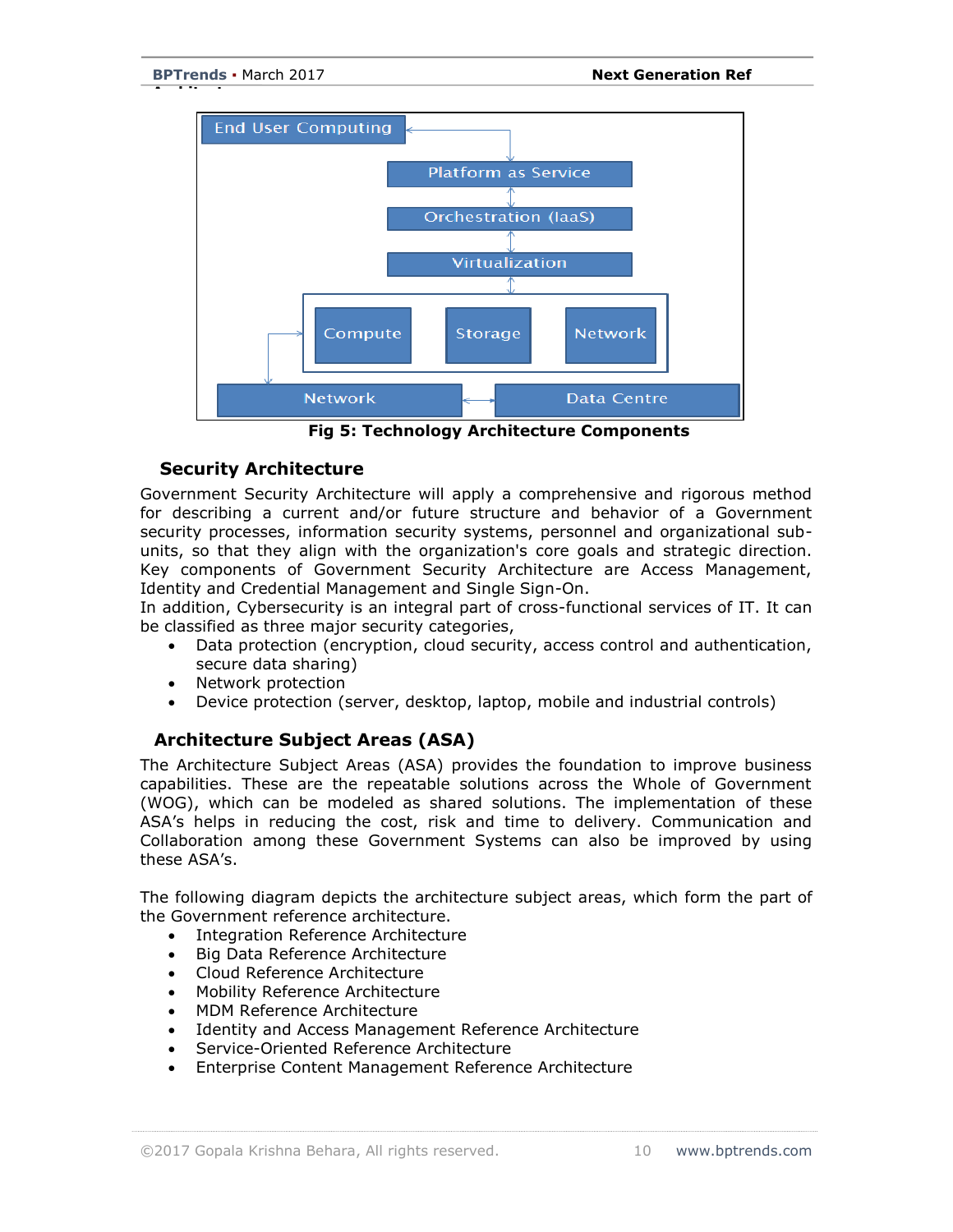

 **Fig 6: Architecture Subject Areas**

# **Government Service Transformation Elements (GSTE)**

Government Service Transformation elements serve to transform the Government and build the Government of a state/country as an innovation society of global repute. In addition, the goal is to enhance the quality of life of Citizens, through technology revolution and process revolution. Implementation of Transformation elements improves the service delivery to the citizens and business and helps to enhance the happiness quotient of the Citizen.

The key GSTE are,

- a. Social Collaborative Governance: Collaborative governance is a Platform in which government actors are participants and/or objects of the processes.
- b. Digital Government Platforms: A digital government platform incorporates service-oriented architecture design patterns for the provision and use of enterprise services across multiple domains, systems and processes.
- c. Digital Inclusion: Digital Inclusion ensures citizens have access to Information Technology so that they can benefit from the Government's growing knowledge and information society.
- d. Mobility: Using the mobile web sites and mobile apps all the citizens can access the Government services offline from smart phones, tablets or other devices at anywhere and anytime.
- e. Contact Centre: The Contact Centre is not only for receiving or transmitting a large volume of requests by telephone, compared with the traditional citizen selfservice, it has more benefits such as migrate agent-based assisted service to interactive voice response (IVR) flows resulting in reduced costs, computer telephony integration (CTI) for helping citizen be more efficient.
- f. Cloud: The main objectives of cloud adoption in Government are cost reduction, speed of procurement and deployment, and responsiveness to regulations and needs for cost cutting.
- g. Integrated Government: Integration acts as a neural network of the government departments/agencies, to which all systems can connect. It helps to move towards a "Certificate-less society" or, ideally towards "Service-less Services"
- h. Datalytics: Datalytics provides tools for performing analysis on the data, and gain insights, make data-based predictions, and identify the best course of action for improving operational efficiency and governance.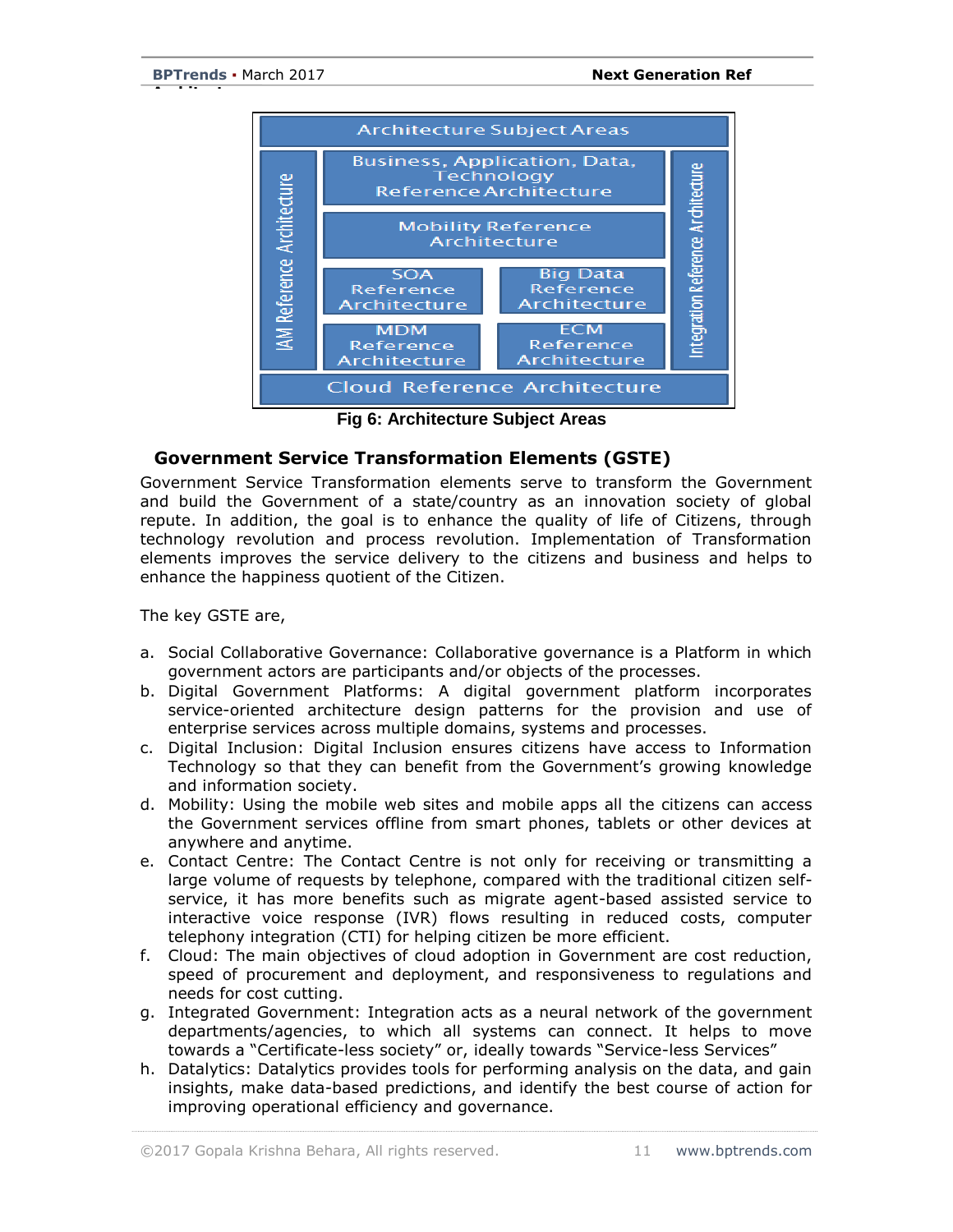**BPTrends ▪** March 2017 **Next Generation Ref** 

**Architecture**

- i. Open data: Opening up of government data in open formats would enhance transparency and accountability while encouraging public engagement. The government data in open formats has a huge potential for innovation building various types of Apps, mash-ups and services around the published datasets.
- j. Certificate less Governance System (CLGS): CLGS system helps to abolish most of the certificates and establishes a Certificate Less Society across Government. It minimizes usage of physical documents (no scan/photocopies, no physical papers) via electronic formats and sharing across agencies.
- k. Interoperability: Interoperability is the ability of government organizations to share information, integrate information and business processes by use of common standards, and work flows.
- l. Security: Government departments/agencies need to implement more encryption technologies that enable departments/agencies to protect the data and transmit that data securely.
- m. Internet of Things (IOT): IOT is the network of physical objects (fixed or mobile) that contains embedded technology to communicate, monitor, sense or interact with multiple environments.
- n. Gamification: Gamification can be used by government to motivate interactions with citizens or to achieve more meaningful levels of engagement with employees. It help government to run communications campaigns, engage citizens, train officials and even change behaviour.
- o. Smart City: Various instruments are used to build smart cities such as use of clean and green technologies, wide spread use of ICT, PPP model for efficiency and good governance.

# **Government Capabilities**

The capability view is one of the most important artifacts of the Government Enterprise Architecture, as it is the immediate focus for:

- Identifying common capabilities across departments/agencies, applications, services
- Gap analysis in future state transitions

Capabilities shall address the following,

- Government Business Capabilities
- Government Citizen Capabilities
- Government Data and Information Capabilities
- Government Application and Service Capabilities
- Government Infrastructure Capabilities

## **Government Performance Indicators (GPI)**

Government Performance Indicators (GPI) provide targets and performance measures that quantify the intended action plan and performance benefits. They provide measurements and controls for business services, processes, capabilities and business change, data, information quality, data governance and data sharing, application cost benefits, application sharing, reuse and effectiveness infrastructure cost benefits, sharing, reuse and effectiveness, security and privacy

Examples for a few Objectives of GPI's are,

- Increased Citizen Participation and Engagement
- Better Performing, Collaborative, Integrated, and Efficient Government
- Better Service Delivery to Citizens through multi Channels
- Protection of information and citizen rights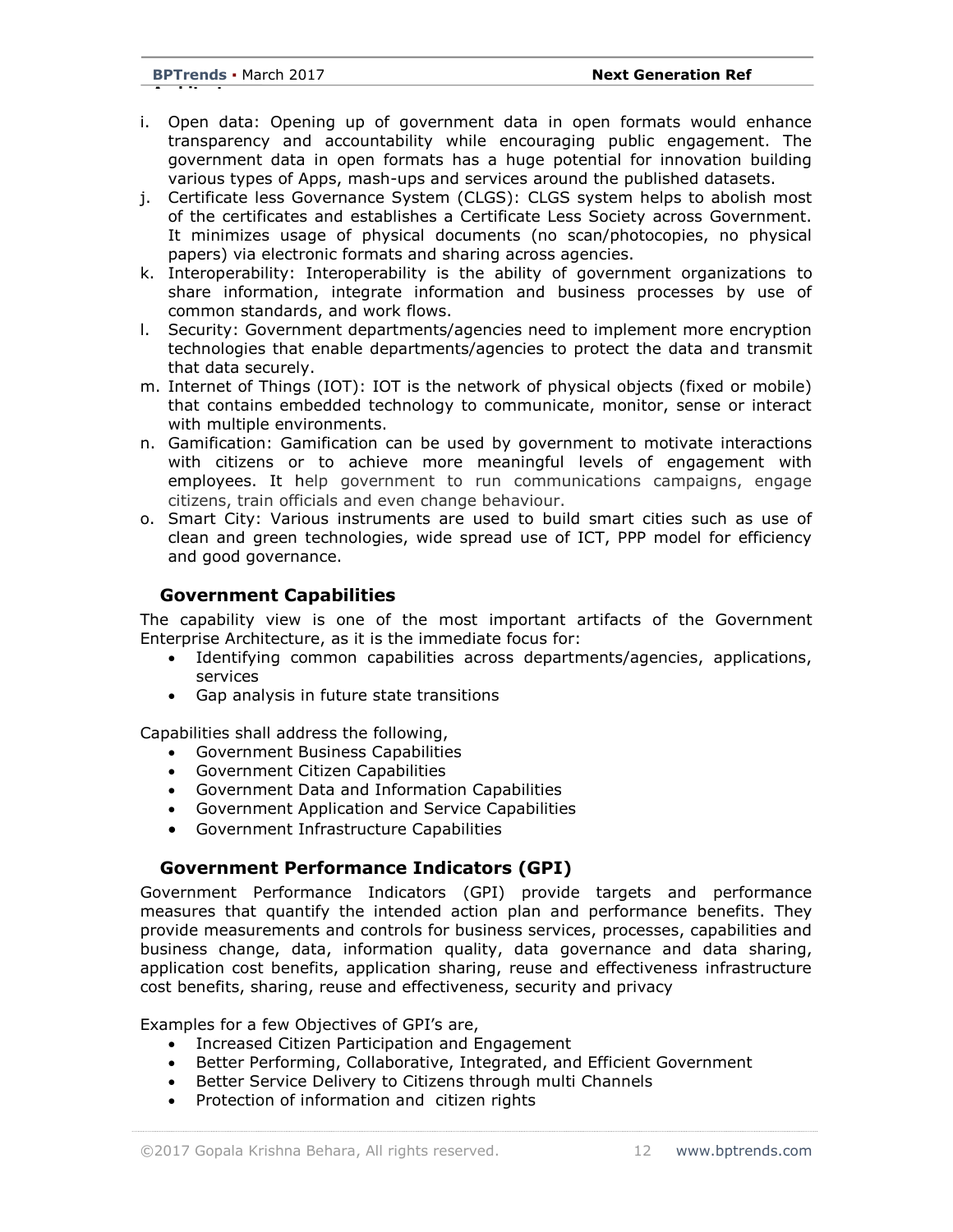# **Standards, Principles & Policies**

#### **Standards**

**Architecture**

Broadly, the standards classified as e.g.e. Business, Data, Application and Infrastructure for Government dimension.

Business Standards:

- Standard shared domain functions
- Standard role and actor definitions
- Security and governance standards for business activity

Data Standards:

- Standard coding and values for data
- Standard structures and formats for data
- Standards for origin and ownership of data
- Restrictions on replication and access

Applications Standards:

- Standard/shared applications supporting specific business functions
- Standards for application communication and interoperation
- Standards for access, presentation, and style

Infrastructure Standards:

- Standards for hardware products
- Standards for software products
- Standards for network products
- Standards for software development

#### **Principles**

The Principles are broadly classified as, Organization Principles, Business Principles, Data Principles, Application Principles and Technology Principles. A good set of Architecture Principles has the following 5 qualities:

- Understandable
- Robust
- Complete
- Consistent
- Stable

#### **Policies**

The major policies that drive the Connected Government are,

- Cyber Security Policy
- Access control policies
- Data Centre Physical Security Policies
- Procurement Policy
- Open Data Policy
- Open Standard Policy
- Policy on use of Social Media by Government departments/agencies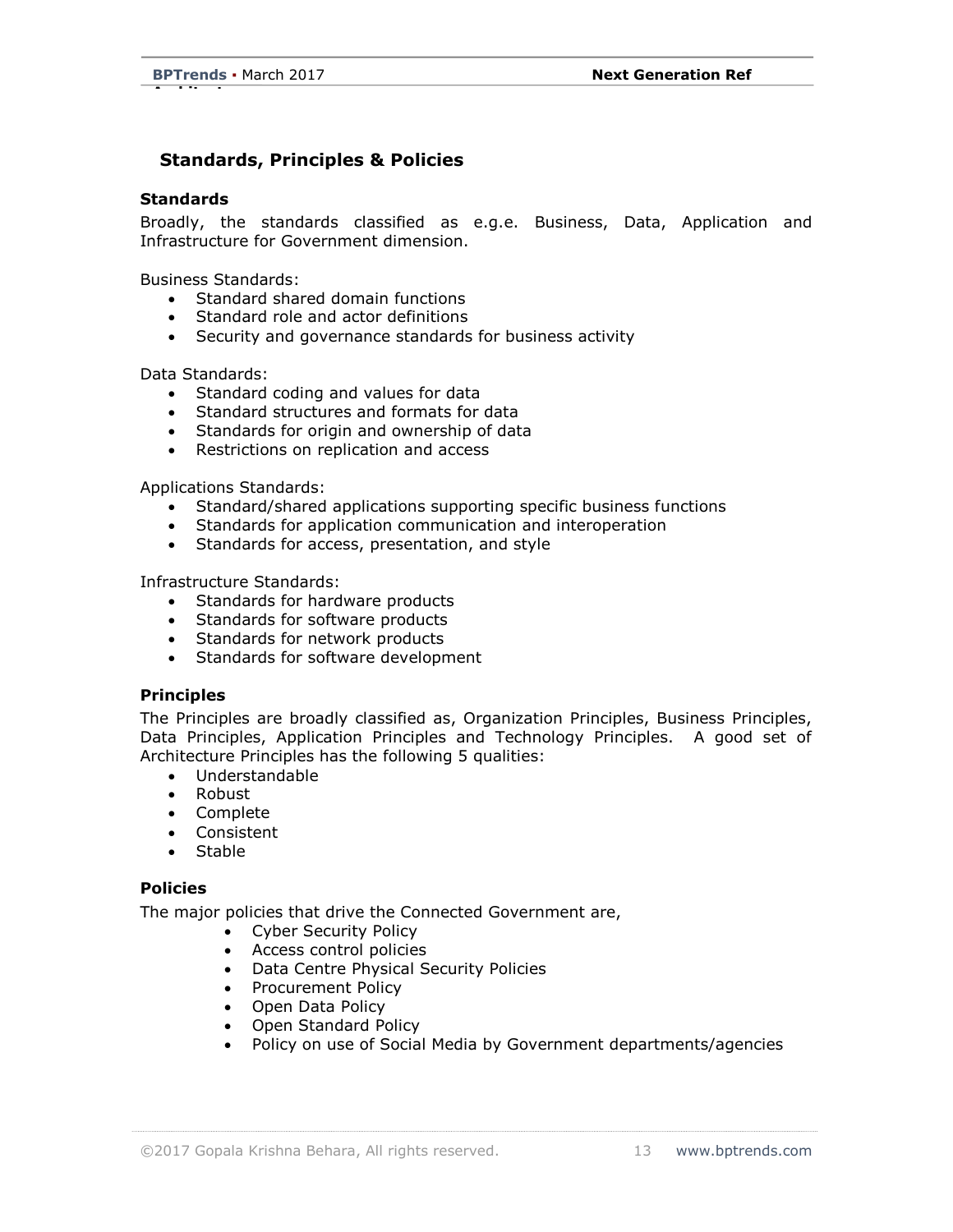#### **Government Architecture Governance**

Government Architecture Governance (GAG) is less about control and strict adherence to rules, and more about guidance and effective use of resources to ensure sustainability of Government strategic objectives. The objective of GAG is to manage and maintain architecture requirement of Government EA. It comprises enterprise structure, processes and standards to ensure that architecture is consistent with Government objectives/vision and meeting business, department/agencies and citizen requirements. Effective and efficient GAG ensures that priorities are based on broad consensus across the enterprise. GAG is a continuous activity and governance is an integral part for its successful implementation and maintenance.

Lack of GAG may result in non-standardized technology / product selection / purchasing / development, inconsistent architecture that may lead to monolithic implementations ("built in silos"). These will have a long-term financial and operational impact and will create issues related to integration, collaboration and standardization that will be further difficult to manage and maintain at organization level.

Significant cost savings will be achieved with the right governance model in government enterprise, in addition to the following benefits:

- Brings clarity in roles and responsibilities through management oversight.
- Facilitates clear and quick decision making on contentious issues by bringing in transparency and accountability.
- Preserves architectural coherence by weaving in a compliance culture.
- Keeps architecture relevant and useful in a pragmatic manner.
- Elevates the role of and accentuates visibility accorded to architecture within the government.
- Expedites adoption of architecture thinking in the government
- Ensures that architecture efforts are expended on the right activities.
- Sets focus on performance improvement leading to attainment of best practices

# **Conclusions**

GRA is an abstraction of multiple solution architectures designed and implemented to solve a specific business or technical problem in a given problem space. GRA serves as the foundation for disparate architectures throughout the Government, even if they are developed using different tools and technologies. Reference Architectures model the abstract architectural elements for the Government independent of technologies, protocols and products that are used to implement Service Oriented Architecture. Adoption of Reference Architecture provides benefits like citizencentricity, certificate less governance, multi-channel service delivery, service levels and better performance. GRA reduce challenges in the ability to leverage solutions across Government. For architects, it serves as a key input when creating department/agencies future state enterprise architecture. The effort to create and harvest reference architectures and other reusable assets is not a one-time event but it is an ongoing process of continuous improvement. In addition, for those governments which do not have a reference architecture framework in place, or have an incomplete on, this Article helps to establish/setup reference architecture to be used across the government.